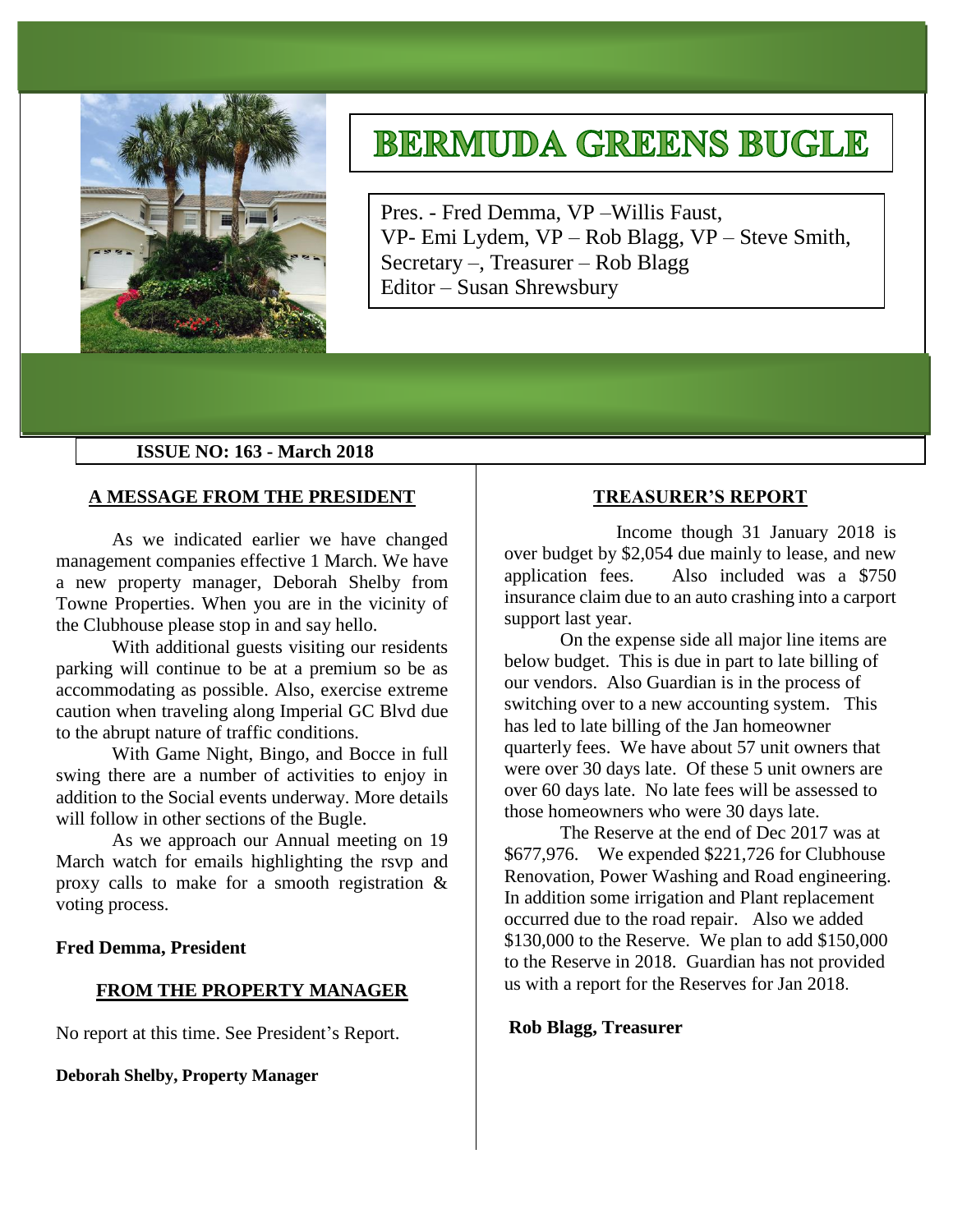# **LONG RANGE PLANNING COMMITTEE**

Work is continuing on updating the Reserve Study, led by Pete Asimakopolous, with the current focus on establishing a sustainable maintenance plan for the roof tiles. The long awaited website is in the process of being populated with information and should be ready for release to residents soon. Watch your email and kiosks for further communications.

## **Sue Giese, LRPC Chair suegiese@gmail.com**

# **RECYCLING**

# **Recycling Facts**

## **Paper**

Americans throw away enough office paper each year to build a wall 12 feet high from Seattle to NY - a new wall each year. Making paper from recycled paper reduces the related contribution to air pollution 95%. Recycling a stack of newspaper just 3 feet high saves one tree.

# **Cardboard**

Recycling one ton of cardboard saves 46 gallons of oil. Over 90% of all products shipped in the US are in corrugated boxes. Nearly 80% of all retailers and grocers recycle their cardboard.

Please break down or flatten your cardboard boxes when you put them out with your recycling for Friday pickup. Remember, cardboard is recyclable, please do not put it in with your regular trash. And again, no plastic bags in the recycling bin. You may recycle plastic shopping bags at your grocers.

# **Emi Lydem**

# **LANDSCAPE COMMITTEE**

Irma cleanup continues. There are still stumps to be removed, sod to be planted where stumps were removed and sadly palms removed as they had died Post Irma. We continue to lose palms to

Ganoderma. Ganoderma butt rot is caused by the fungus Ganoderma zonatum. The fungus degrades the lignin in the lower 4 - 5 feet of the trunk. All palms are considered a host of this fungus. It is a relatively new and lethal disease of Florida palm trees. The disease was first discovered Florida in 1994 and now is found throughout the state. It cannot be said with certainty that there are any palm trees resistant to Ganoderma butt rot.

The fungus most often invades the palm through a wound at the base of the tree. It quickly works its way through the trees butt area essentially rotting the wood. Once the fungus has worked its way from the center of the tree to the surface, it forms a "conk", or whitish mushroom like growth which grows to form a horizontal disc Unfortunately there currently is no effective

treatment for Ganoderma butt rot. By the time the conk has appeared the tree is dead and must be removed.

It is not possible to diagnose a palm as having the disease without the conk. Therefore, there is no way to be sure you are not purchasing and planting a palm already infected by the disease. It is thought the fungus can remain in the soil for up to eight years.

As we go through the month on March many folks will be heading north. Please remember to remove all annuals you have planted, bring in any pots or decorative garden items. Plant materials meant for the garbage are to be placed in paper bags and will be picked up with Friday's trash.

# **Emi Lydem & Steve Smith, Chairs Landscape Committee**

# **BOCCE**

Well! It's March and only 2 weeks left in this year's Bocce league. We have had a great season with much exciting play. Seasoned players and new one have displayed good skills with very competitive matches for players and fans. The standings are very close and we should see an exciting playoff and championship.

The playoffs are Monday and Tuesday March 12  $\&$  13 with the championship on Thursday March 15 with pizza plus to follow. Hope to see many fans there to cheer on the players.

The Bocce dinner is Thursday March 22, guest may attend for \$15.00 please email names